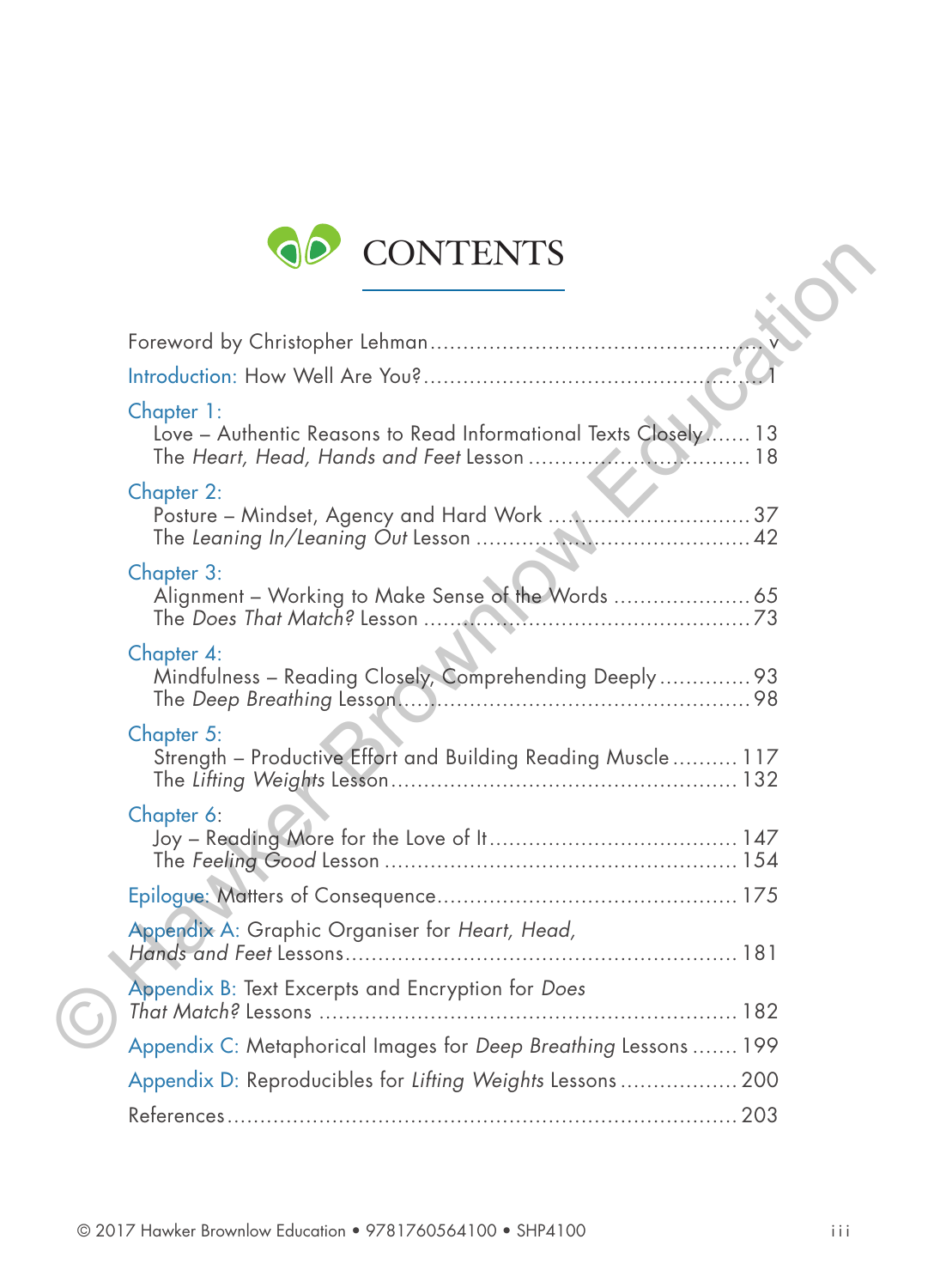#### Introduction

# HOW WELL ARE YOU

Tell me, what is it you plan to do with your one wild and precious life?

**MARY OLIVER** 

 $\bullet$  o into a primary school and talk to teachers. Listen to students read. You will probably notice an unsettling trend among readers and the teachers who love and work with them. Too many students have trouble answering questions such as "What do you love about reading?" "Who are your favourite authors?" "What are your favourite genres? Why?" "How is what you are reading changing the way you think?" "What books bring you such enjoyment that you forget you are reading?" And these days, too many teachers struggle to answer questions such as "What do you love about teaching?" "What daily teaching practices bring you such joy that you get lost in them?" and "How does your work with students help you discover your best self?" FOW WELL ARE YOU?<br>
Tell me, what is it you plan to do with you one<br>
wild and precious life?<br>
Tell me, what is it you plan to do with you one<br>
wild and precious life?<br>
Co into a primary school and talk to teachers. Listen t

So much of what trends in education focuses on fixing something in readers. Students not comprehending? Teach them these strategies. Students having difficulty figuring out words? Administer DIBELS and teach them phonics. Fluency issues? Timed readings are in order.

In his TEDx talk "The Happy Secret to Better Work", psychologist Shawn Achor (2011) says that "the absence of disease is not health," which makes us question our current models for reading instruction. Does the absence of traditionally defined reading difficulties equal "reading wellness"?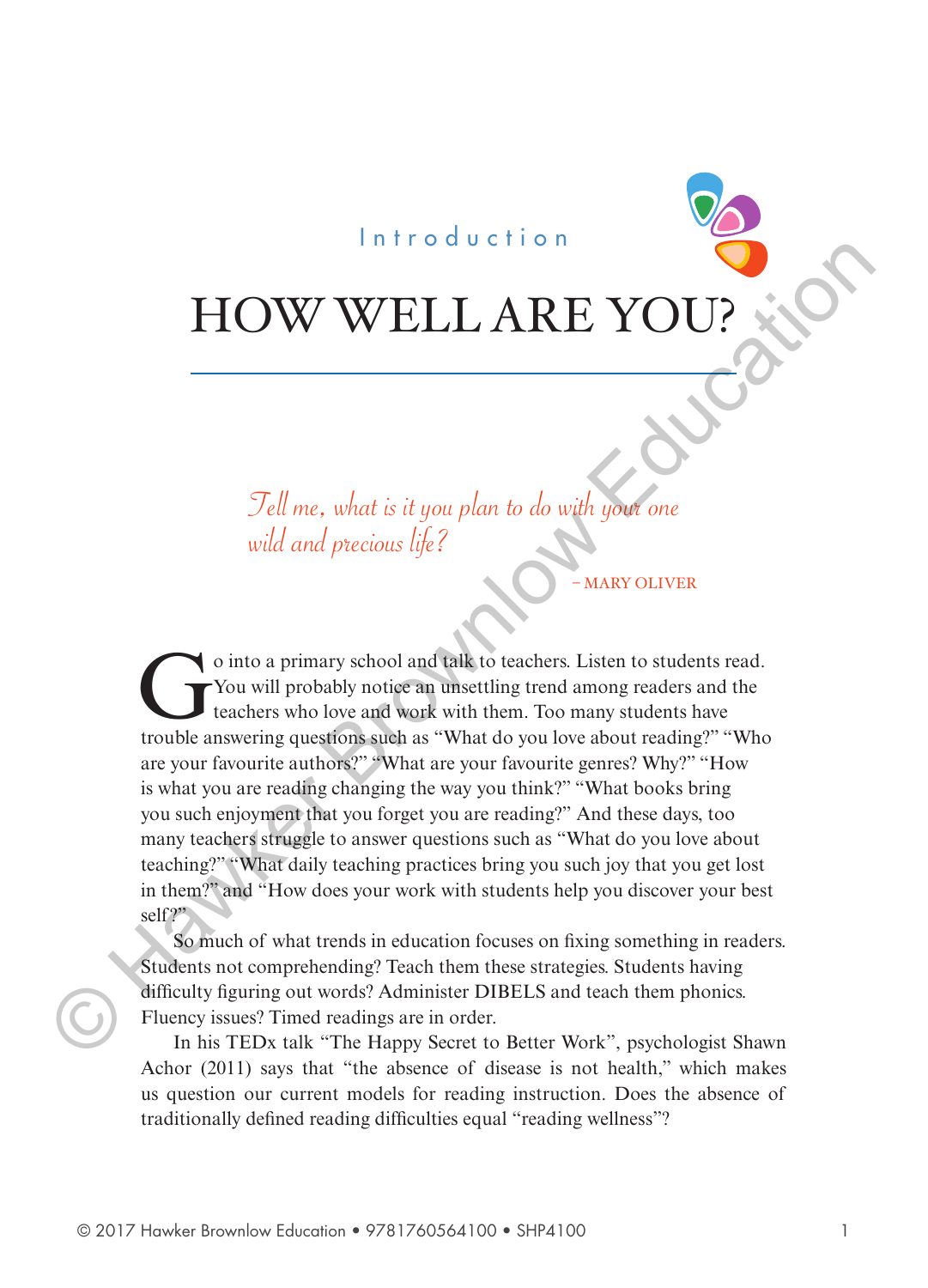We can't help but wonder if vaccinating against "comprehenza", treating "decoderitis" or intervening to remedy a case of "robotitis" has led to inaccurate assumptions that all is well with our readers. Perhaps it is time to stop and ask students (and ourselves), "How are you?" Many people are likely to respond to this question with a cursory "I am well*.*" Perhaps the better question, however, is "How well are you?" with the parallel question related to reading – "How well are the readers with whom you work?"

In routine exchanges, people often indicate "wellness" without really thinking about what it means; it means a lot, however. Coined in the 1950s the term *wellness* was described as "maximising the potential of which the individual is capable" and maintaining "balance and purposeful direction" (Dunn 1961, 4). In *The 22 Non-Negotiable Laws of Wellness,* Greg Anderson adds that "Wellness is the complete integration of body, mind, and spirit – and the realisation that everything we do, think, believe, and feel has an effect on our state of well-being" (1995, 3). Ultimately, wellness is about the ways in which we weave together all the facets of our lives to be our best selves.

So, what about those readers in your life? How will you intentionally help them find balance and purposeful direction in their reading lives? Are they maximising their potential? Are they weaving together all the facets of their reading lives – reading for relaxation, reading for information, reading for meaning, reading fluently, selecting texts, and on and on – to become their best reading selves?

When we set the aforementioned definitions of wellness alongside our reading instruction, we realise that reading wellness extends beyond skills and strategies. Although we endorse teaching comprehension strategies, explicitly showing students how the written code works, and practising fluency intentionally, the ultimate purpose of fluency work is not improved fluency; it is becoming a lifelong reader. Reading wellness includes all aspects of readership, from discovering favourite books and authors to working on fluency, from reading magazines to reading directions for assembling something, from knowing when comprehension is breaking down to having strategies for figuring out unknown words. We are interested in students becoming more completely well as readers, which means not only having the skills and strategies to read the text, but also enjoying the text, having ideas, and developing identity and agency (Johnston 2004, 2012). When considering our students' growth and progress as readers and the joyful instruction that can support these things, we think about "acconcerts" or interventing to remeable at easy at easy of the reaction is not to the traction in the reaction of the studies (and outselved). Thow are you?" Many popel are likely to respond to this question with a curso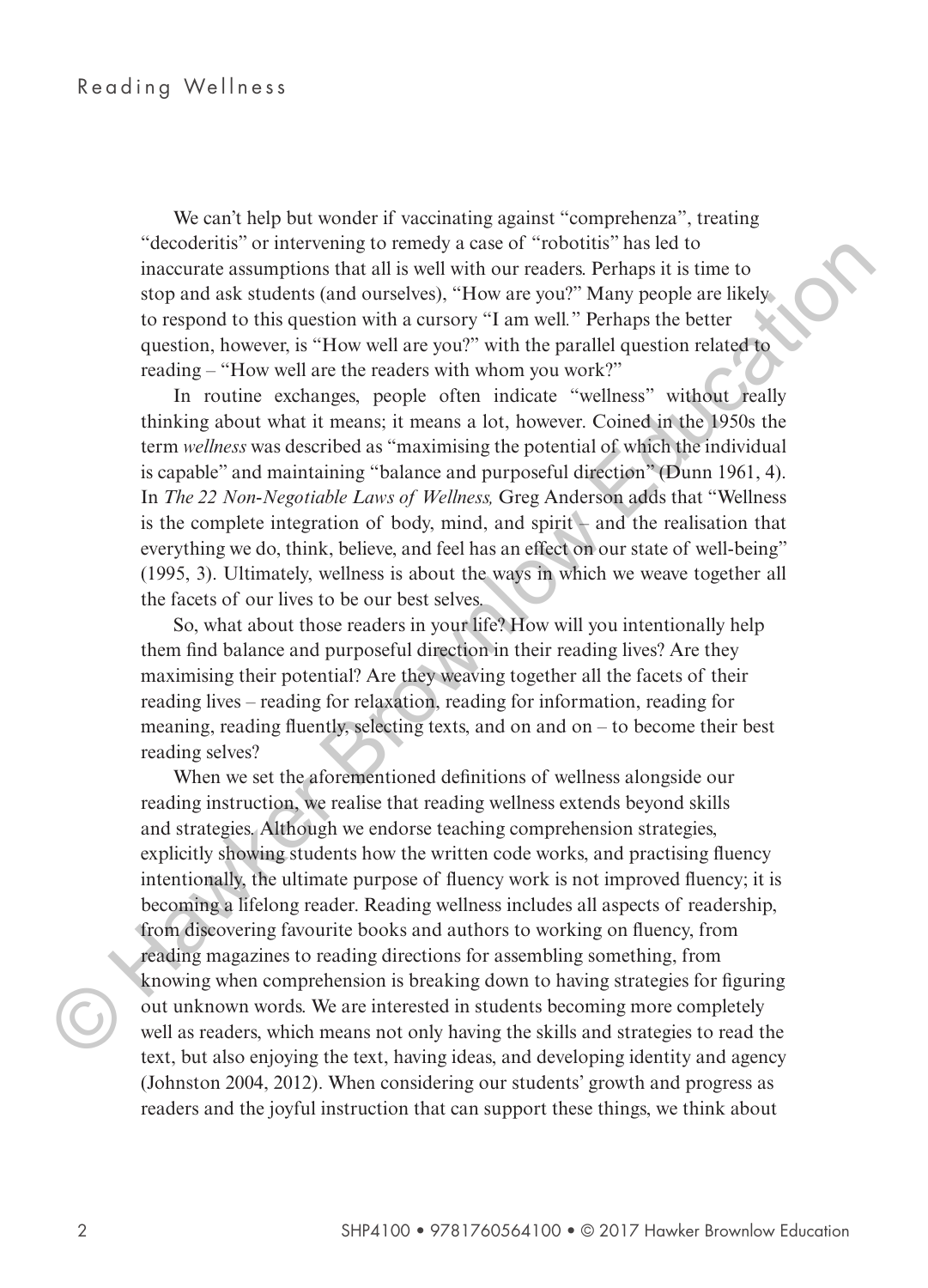how our students are weaving together all the facets of their reading lives and pause to ask the bigger question, "How well are my students as readers?"

### Why We Wrote This Book

In this anxiety-riddled period in educational history, there is extreme pressure to teach the relevant standards and meet demands of accountability. Even as we were working on this book, Kim dealt with the repercussions of her area implementing new units of study, which translated into her ten-year-old son (who loves to read) spending his first ten days of school reading nothing but the Universal Declaration of Human Rights (United Nations Office of the High Commissioner for Human Rights 1948) and coming home from school each day talking about how much he hated reading!

As illustrated in the story above about Nathan, accountability pressures can not only lead us to move away from, or in some cases abandon, our highest purposes, but also influence us to teach in ways that actually interfere with the realisations of our highest visions for students. Instead, we would rather teach "in ways that strengthen student-centred, deeply interactive approaches to literacy, approaches that invite students to live richly literate lives, using reading and writing to pursue goals of personal and social significance" (Calkins, Ehrenworth and Lehman 2012, 2), despite accountability demands. Simply put, we want to show you new ways to address relevant external standards while remaining true to your inner teacher – that is, to *your* standards. pause to ask the bigger question, "How well are my students as reades?"<br> **ONEXEMATIVE WARKER CONTIC CONTIC CONTIC CONTIC CONTIC CONTIC CONTIC TO THE SUPPLE TO A THE SUPPLE CONTIC TO A THE CONTIC SUPPLE TO A THE CONTIC INTE** 

To begin our collaboration with you, we ask you to stop for a moment and consider why you became a teacher in the first place. What is your vision for students as lifelong learners?

When we work with groups of teachers to help them reconnect with their visions for students as lifelong learners, the following ideas repeatedly emerge:

Lifelong learners are curious.

Lifelong learners are willing to take risks.

Lifelong learners need answers to the questions that nag them.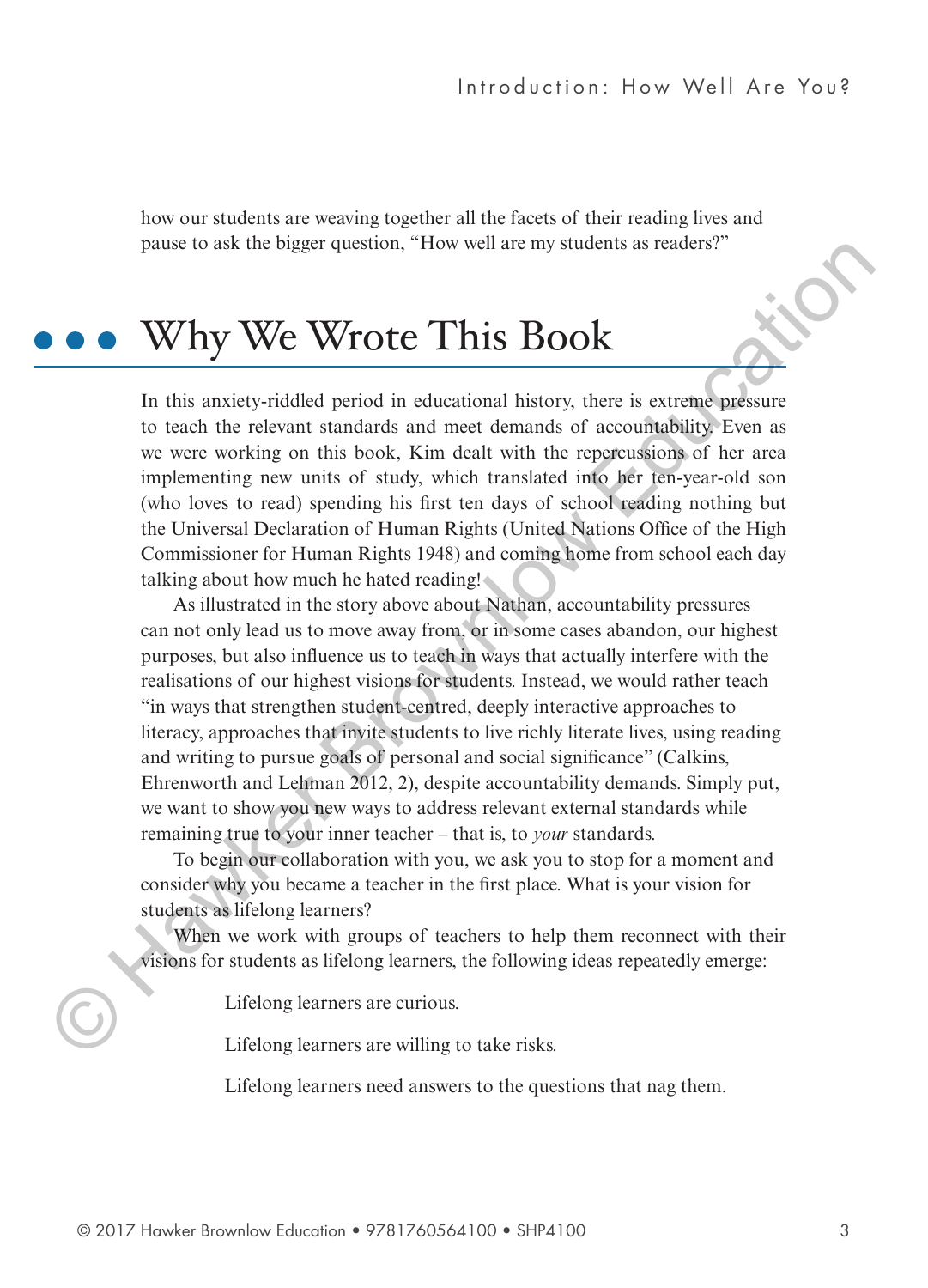Lifelong learners don't give up when they are trying to figure something out.

Lifelong learners learn for fun and/or relaxation.

Lifelong learners are excited about what they are learning.

Lifelong learners connect ideas.

Lifelong learners think across disciplines.

Lifelong learners aren't afraid to mess up.

Lifelong learners seek differing perspectives.

Lifelong learners see potential for learning in all life's experiences.

This ideal of lifelong "learnership" is much bigger than a school mural or a printed mission statement that administrators require teachers to hang inside their classroom doors. Furthermore, although lifelong learnership includes most of the ideals of tertiary and career readiness asserted by the authors of most current curricula, lifelong learning is bigger than preparing students for what happens in university and the workplace; it's about hope and recognising the classroom as "a location of possibility" (Hooks 1994, 107). These possibilities are what drove many of us to the field of education in the first place; few teachers (if any) would say that they entered the field to raise test scores! something out.<br>
Lifelong learners are excited about what they are learning.<br>
Lifelong learners are excited about what they are learning.<br>
Lifelong learners connect ideas.<br>
Lifelong learners connect ideas.<br>
Lifelong learner

In her book *What Keeps Teachers Going?* in which she explores teacher identities and autobiographies and how these relate to students, Sonia Nieto writes, "Hope is at the very essence of teaching. In all my years of working with teachers. I have found that hope is perhaps the one quality that all good teachers share. Whether they teach in preschool or [university], whether they teach maths or art, good teachers have an abiding faith" (2003, 53).

Lifelong learning is about tapping into this faith, hope and possibility, and showing students the potential of their minds, and it can change the way we teach.

We wrote *Reading Wellness* because we want to help you find new ways of meeting the demands and pressures of the relevant standards and other accountability measures while staying connected to your broader visions of students as readers, helping them establish habits that will support a lifetime of reading wellness. Our intent is to offer you practical, self-extending lessons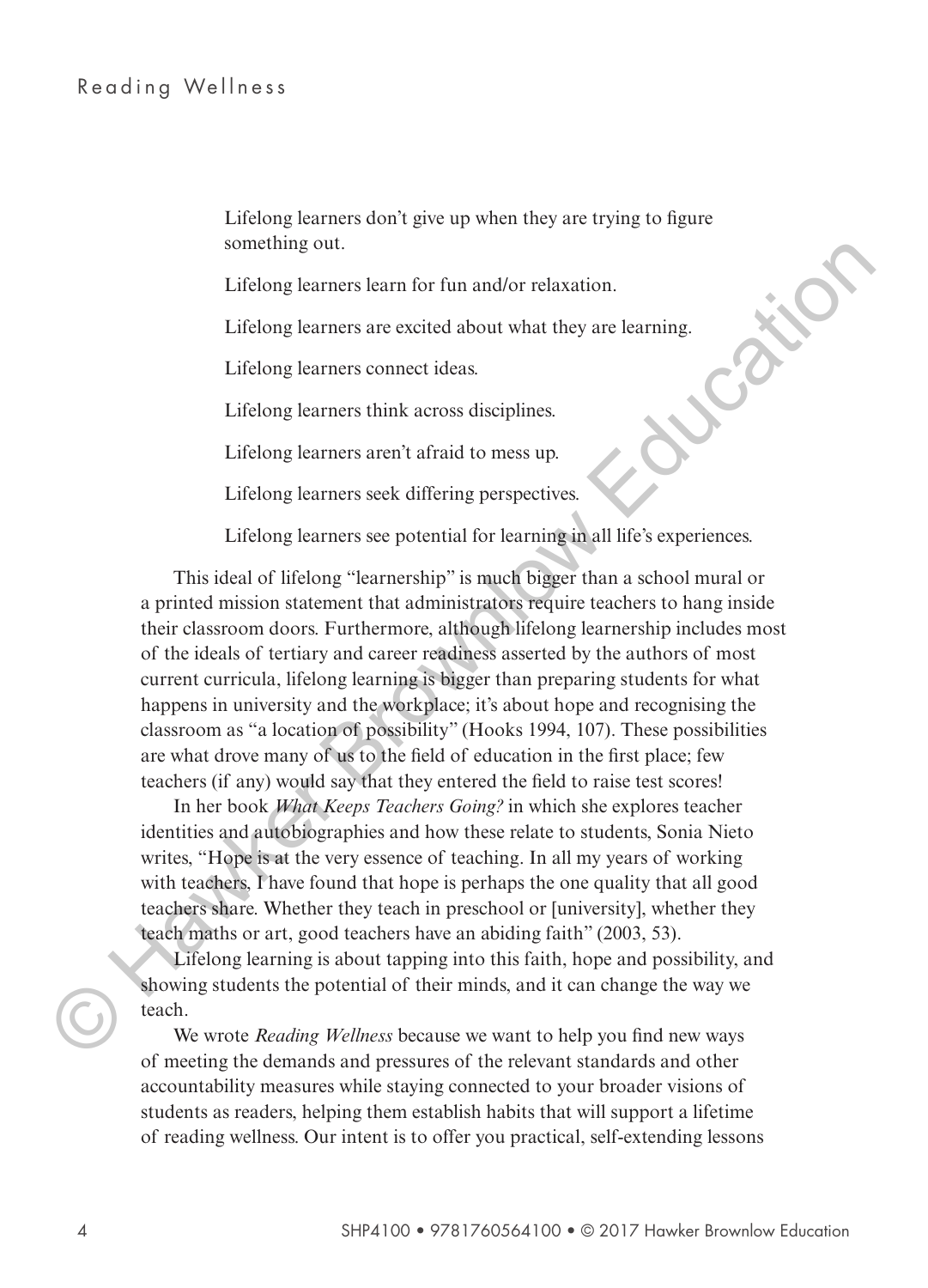that invite you to think about *your* intent as you teach toward instructional standards, ever mindful of your larger goals for students as readers and people. We want to offer you actions to try in your classroom, actions that simultaneously stir your thoughts about your ideals, reaching far beyond standards-based instruction.

## Teaching and Learning Intentionally

As a foundation for our collaboration with you, we offer four equally important "intentions" that run throughout this text as supporting ideas. These intentions inform our work in schools with teachers and students; they shape the thoughts we translate to paper, and they form an evaluative tool against which we can consider our movement toward the best selves *we* want to grow into. Even more, they hold up for us as tenets that students can eventually grow to own. You may use different words or articulate these ideals differently, but in all likelihood, if you are reading this book, these principles already shape your vision for yourself and your students. These intentions hold an element of universality that pre-dated the current curricular standards and will certainly live beyond them. standards, ever minutal of your larger goals for students as readers and<br>simultaneously stir your thoughts about your ideals, reaching far beyond<br>simultaneously stir your thoughts about your ideals, reaching far beyond<br>st

#### Intention **1**: We intend toward alignment with our inner teacher.

In these days of aligning curricula, instruction and language with performance standards, we offer as our primary teaching intention alignment with our highest purpose for teaching – that is, a focus on lifelong learning. This includes a reconnection with our original visions for our teaching selves and a reawakening of our loftiest visions for students as learners. Staying true to the alignment intention means keeping our sights set on our long-term outcomes and the ways in which our instructional decisions can affect who children will grow up to become. The alignment intention is all about recognising and acting  $\bigodot$   $\begin{matrix} a \\ a \\ s \end{matrix}$ on our agency as teachers, and using this agency to empower students.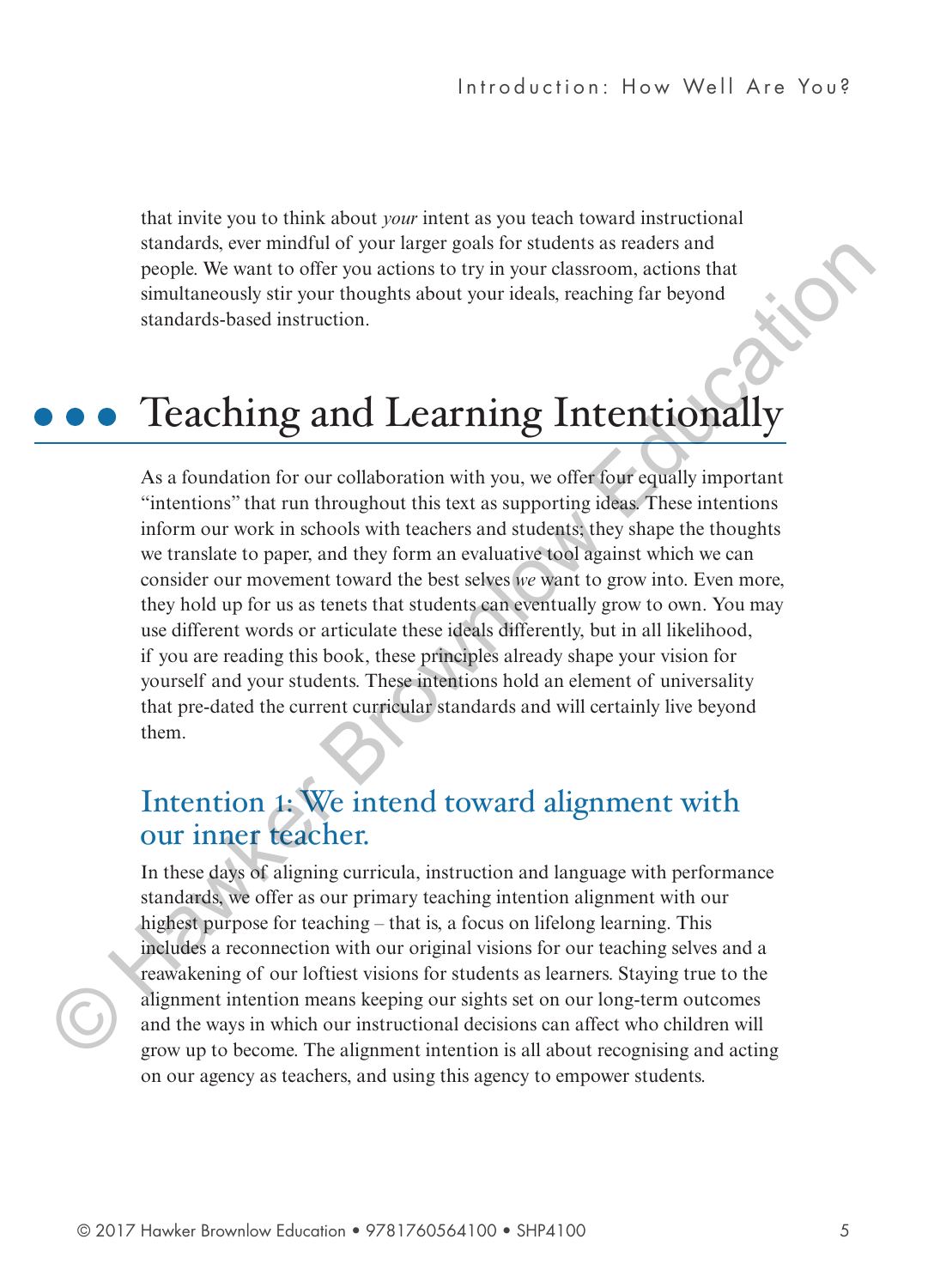Although alignment of this sort involves recognising when our instruction has wandered across our internal boundaries to meet standards objectives, it doesn't mean that we are narrow-minded. Rather, alignment to our true teaching selves also involves persistently exploring the counterpoints to what we believe about teaching children. So, we step into our most closely held tenets and assume that we are vulnerable to bias, that we inadvertently tend toward habits that can limit our students, and that we must bravely explore the value of those things that make us bristle.

The reclamation of the term *alignment* as staying true to our inner teacher (versus alignment to standards) lets us claim bodies of research that hold tremendous promise for helping students become lifelong learners, such as Carol Dweck's research on mindset (2006) or the research on the gradual release of responsibility (Burkins and Croft 2010; Pearson and Gallagher 1983), both of which reinforce problem solving rather than dependence and can translate into a lifetime of powerful learning for students while also making our inner teacher happy. ma wandered across our fineral to under<br>at one tand and the stead and the mean and the steady contributed continue to our true<br>techning sclose show box persistently exploring the counterpoints to what<br>we believe about tea

*Your* work within Intention 1 may involve aligning to deeply felt beliefs that are different from ours. Whether you align yourself to developing classroom community, teaching with authentic literature, integrating cultural relevance, pushing for rigour, teaching children flexible habits of mind, or all of the above, the work begins with identifying the ways of working that are most important for *you.*

To evaluate lessons against the alignment intention, ask yourself the following questions:

- <sup>A</sup> Does my inner teacher, my highest teaching self, feel safe (even happy) in teaching this lesson? How do I know?
	- <sup>A</sup> How does this lesson show students their power as learners?
	- Am I excited about teaching this lesson? Why?

#### Intention 2: We intend toward balance.

We intend to balance the aforementioned alignment with expectations set forth by the instructional standards we are required to teach, whether specific standards in the curriculum or simply expectations that we use certain curricula. We must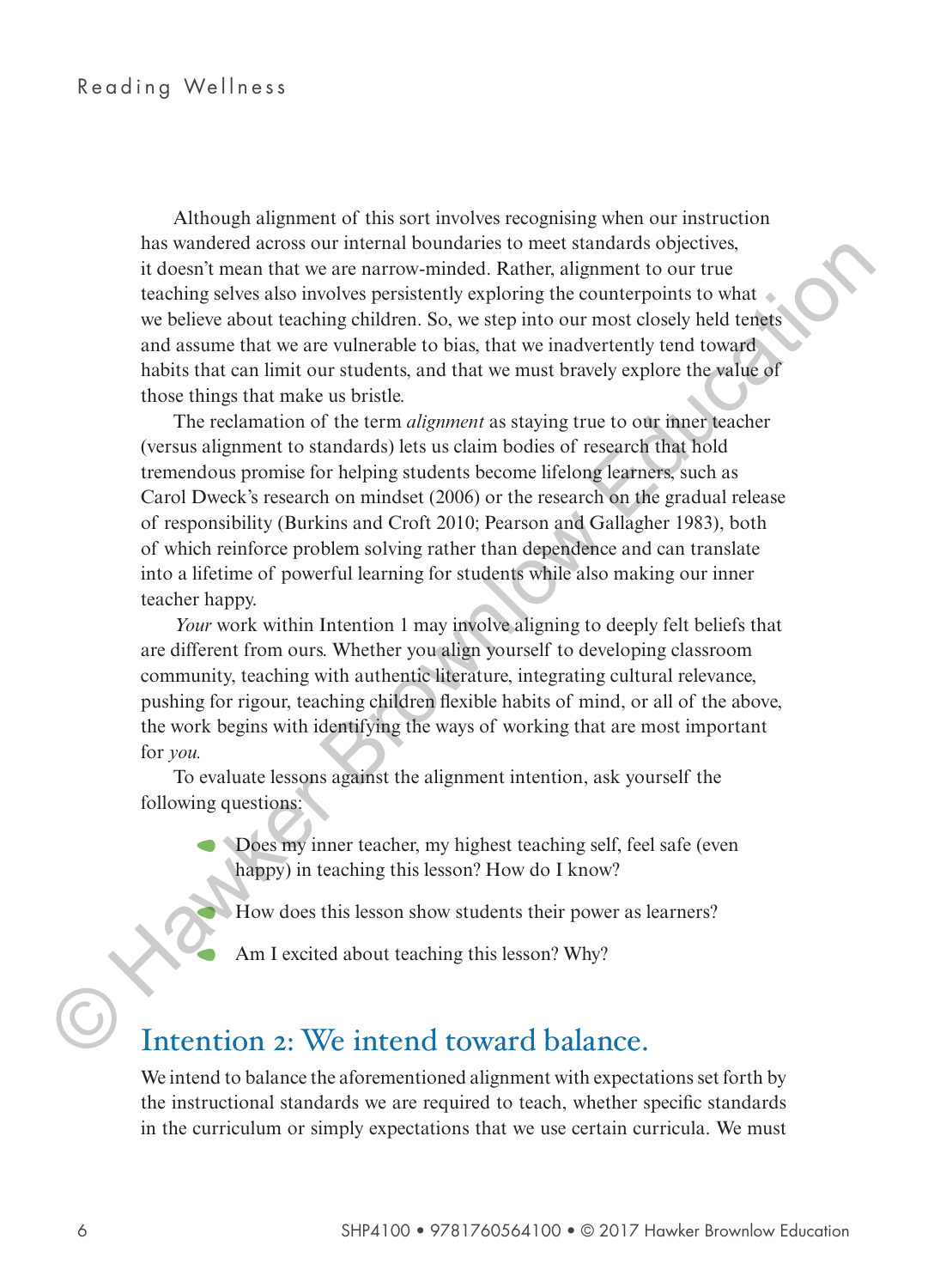attend to accountability demands intentionally, but we want to do so without losing sight of our best selves as educators and who we want students to grow to become. Balancing the expectations of others and our expectations of ourselves is possible, and critical, requiring us to weave moments of alignment between our intentions toward lifelong learnership (which includes learner attributes such as mindset, agency, purpose and vision) and movements toward some degree of standardisation. The balance intention recognises the role of standards-based/ standardised instruction in today's classroom, but always checks standards-based actions against our alignment with ourselves (Intention 1). osing agito to our test sites are stocked is an whole was an an whore the investigation of our state and we are the system is possible, and critical requiring its to weare moments of alignment between the interest our inte

Intention 2 not only attends to standards, however, but also deals with the ways we fight our own biases. Whatever we believe about teaching, we must recognise that believing something doesn't necessarily make it best for us or for students. In fact, even though we must take care of our inner teacher (Intention 1), we must also challenge him or her, lest we fall into routines and practices simply because they are comfortable, because they are habituated, or because *not* doing them would suddenly throw all our previous teaching into question.

To evaluate lessons against the balance intention, consider the following questions:

- <sup>A</sup> How well does this lesson help students meet the expectations others place on my students and classroom? How do I know?
- <sup>A</sup> How does this lesson accentuate the aspects of accountability and standardisation that are most closely connected to what my inner teacher holds most important?
	- <sup>A</sup> How does this lesson marry the goals of my inner teacher, the immediate considerations of accountability and checks against my own biases?

#### Intention 3: We intend toward sustainability.

Classroom time restraints demand that we teach lessons that serve purposes beyond the immediate work. Sustainable lessons are those that teach processes, strategies or routines that will support learning in other contexts. We acknowledge that, ultimately, practices that support reading wellness must be self-sustaining, even habituated. So, we begin not only with the end in mind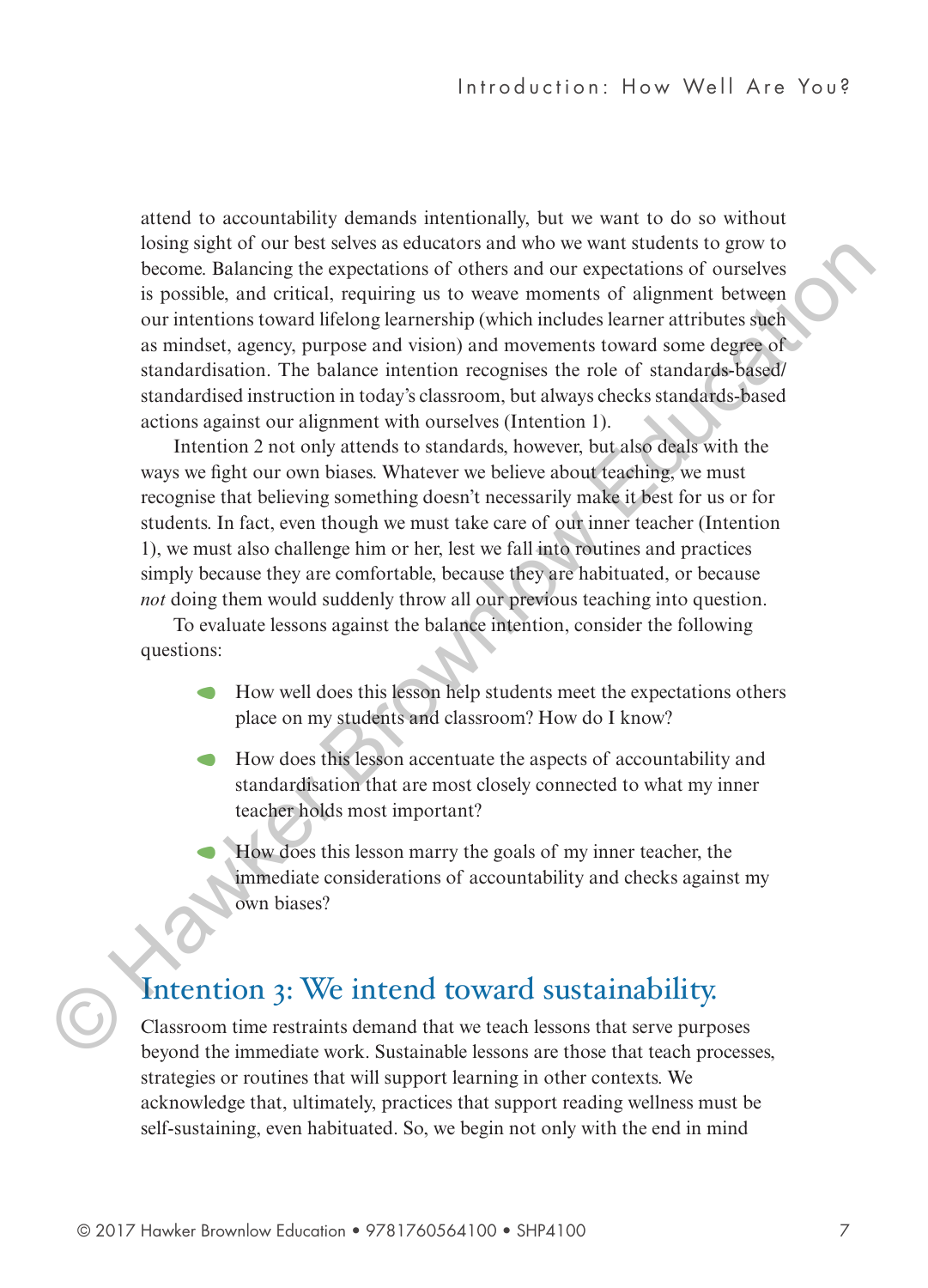(Covey 1989), but with the *end in place* as much as is possible. This means that we help students practise their approximations of the targeted, integrated tasks as early in the gradual release as possible (Pearson and Gallagher 1983). Because "the key to remembering is repetition and use" (Fisher and Frey 2009, 19), we must prioritise lessons that teach ways of learning that can grow into other lessons. Thus, the lessons in this book are not an end in themselves, but rather pathways for establishing new ways of being, knowing and doing that can serve students within our classroom communities, and even for a lifetime. To evaluate lessons against the sustainability intention, consider the following questions:

- <sup>A</sup> How does the core of this lesson make future work easier, better and deeper?
- <sup>A</sup> How does this lesson make it easier for us, as a classroom community, to talk about our work? For example, does this lesson introduce a classroom vocabulary that will continue to support students?
- <sup>A</sup> How will habituating what they are practising in this lesson make students more "well" as readers?

### Intention 4: We intend toward joy.

We intend toward joyful instruction and joyful learning in classrooms all the time! We actively search for sources of joy, and work to extend and perpetuate them. We are not referring to "fun" lessons or "cute" activities, although joyful learning *is* usually fun and may well lead to inspired (and even inspiring) and innovative student work. *Joy* in this context refers to the moments you and your students are engaged in work that matters to you, that holds the potential for propelling lifelong learning habits, and that results in growth both toward accountability standards and toward an agentive life of learning. To evaluate lessons against the joy intention, consider the following questions: that we hap such as the responsation of the trageted, integrated the matter and the states as so ratio and callalate 1983).<br>
Because "the ky to remembering is reptition and we" (Fisher and Fry 2009, 19), we must prioritie